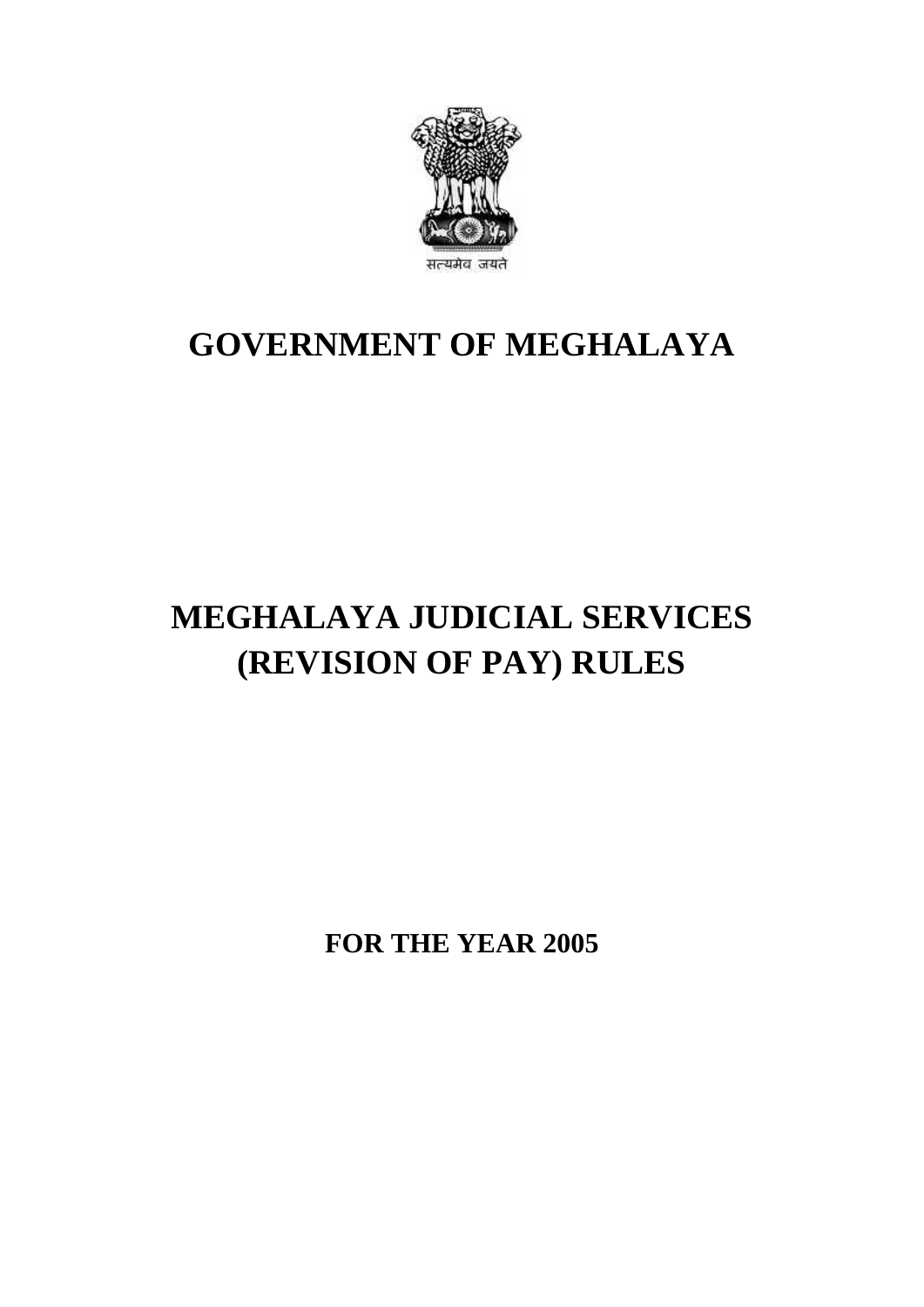**No. LJ(A) 36/98/211**—Whereas, the Hon'ble Supreme Court of India has passed a judgement on 21<sup>st</sup> March, 2002 in Writ Petition (c) No. 1022 of 1989 in matter of all India Judges Association and others Versus Union of India and others, directing all States Governments to implement the Shetty Commission report on First National Judicial Pay Commission.

And, whereas, the Government of Meghalaya in compliance of the judgement of Judges Association and others Versus Union of India and others, directing all States Governments to implement the Shetty Commission report on First National Judicial Pay Commission.<br>And, whereas, the Government of Meghalay Commission. And, whereas, the Government of Meghalaya in compliance of the judgement of Hon'ble Supreme Court has decided to adopt the report of First National Judicial Pay Commission.<br>
Now, therefore, in exercise of the powers confer

rules namely:- Now, therefore, in exercise of the powers conferred by the proviso to Article 309 of<br>the Constitution of India, the Government of Meghalaya is pleased to make the following<br>rules namely:-<br>1. <u>SHORT TITLE AND COMMENCEMENT</u>:

- Meghalaya Judicial Services (Revision of Pay) Rules, 2005. Constitution of India, the Government of Meghalaya is pleased to make the followire shamely:-<br>
SHORT TITLE AND COMMENCEMENT:- (1) These rules may be called the Meghalaya Judicial Services (Revision of Pay) Rules, 2005.<br>
(2 2. CATEGORY OF JUDICIAL OFFICERS TO WHOM THE RULES APPLY:- (1) Save as otherwise provided by or under these rules, these rules shall apply to person appointed to the metric and the service Revision of Pay) Rules, 2005.<br>
2.
	-
- otherwise provided by or under these rules, these rules shall apply to person appointed to (2) They shall be deemed to have come into force on the first day of July, 1996<br>2. CATEGORY OF JUDICIAL OFFICERS TO WHOM THE RULES APPLY:- (1) Save as<br>otherwise provided by or under these rules, these rules shall apply to

(2) These rules shall not apply to the ministerial staff attached to the Court and also to adhoc or temporary persons. 3. DEFINITIONS:<br>
These rules shall not apply to the ministerial staff attached to the Court and<br>
adhoc or temporary persons.<br>
3. DEFINITIONS:- In these rules, unless the context otherwise require-<br>
(1) "Basic Pay" means pa

- (1) "Basic Pay" means pay as defined in Rule 7 (17) of the Solution Context of the require-<br>
Sasic Pay" means pay as defined in Rule 7 (17) of the<br>
Meghalaya Fundamental Rules and Subsidiary Rules<br>
including stagnation increment;<br>
" including stagnation increment;
- (2) "Existing Emoluments" means the emoluments of a Judicial Officer in relation to the existing Pre-revise scale of Pay (prior) to IIIrd Pay Commission of Meghalaya on the date on Meghalaya Fundamental Rules and Subsidiary Rules<br>including stagnation increment;<br>"Existing Emoluments" means the emoluments of a Judicial<br>Officer in relation to the existing Pre-revise scale of Pay<br>(prior) to IIIrd Pay Com under these rules shall include:- Existing Emoluments"<br>
fficer in relation to the<br>
rior) to IIIrd Pay Comn<br>
hich he becomes entitle<br>
ider these rules shall in<br>
(i) Basic Pay;<br>
(ii) Personal pay fficer in relation to the existing Pre-revise scale of Pay<br>
rior) to IIIrd Pay Commission of Meghalaya on the date on<br>
hich he becomes entitled to draw pay in the revision scale<br>
der these rules shall include:-<br>
(i) Basic
	-
	- allowance or other emoluments which count as pay under the Meghalaya Fundamental Rules and Subsidiary Rules, 1984; (ii) Personal pay if any granted for the loss of<br>substantive pay but does not include any other<br>allowance or other emoluments which count as pay<br>under the Meghalaya Fundamental Rules and<br>Subsidiary Rules, 1984;<br>(iii) Dearn
	- admissible at the index average 306;
- (3) "Existing Scale" in relation to a Judicial Officer means the present scale of pay applicable to the post held by the Judicial Officer (or, as the case may be, Personal scale pay applicable to him) as on the first day of July, 1996 (Pre-revised) i.e. prior to IIIrd Pay Commission of Meghalaya, whether in a substantive or in an officiating capacity.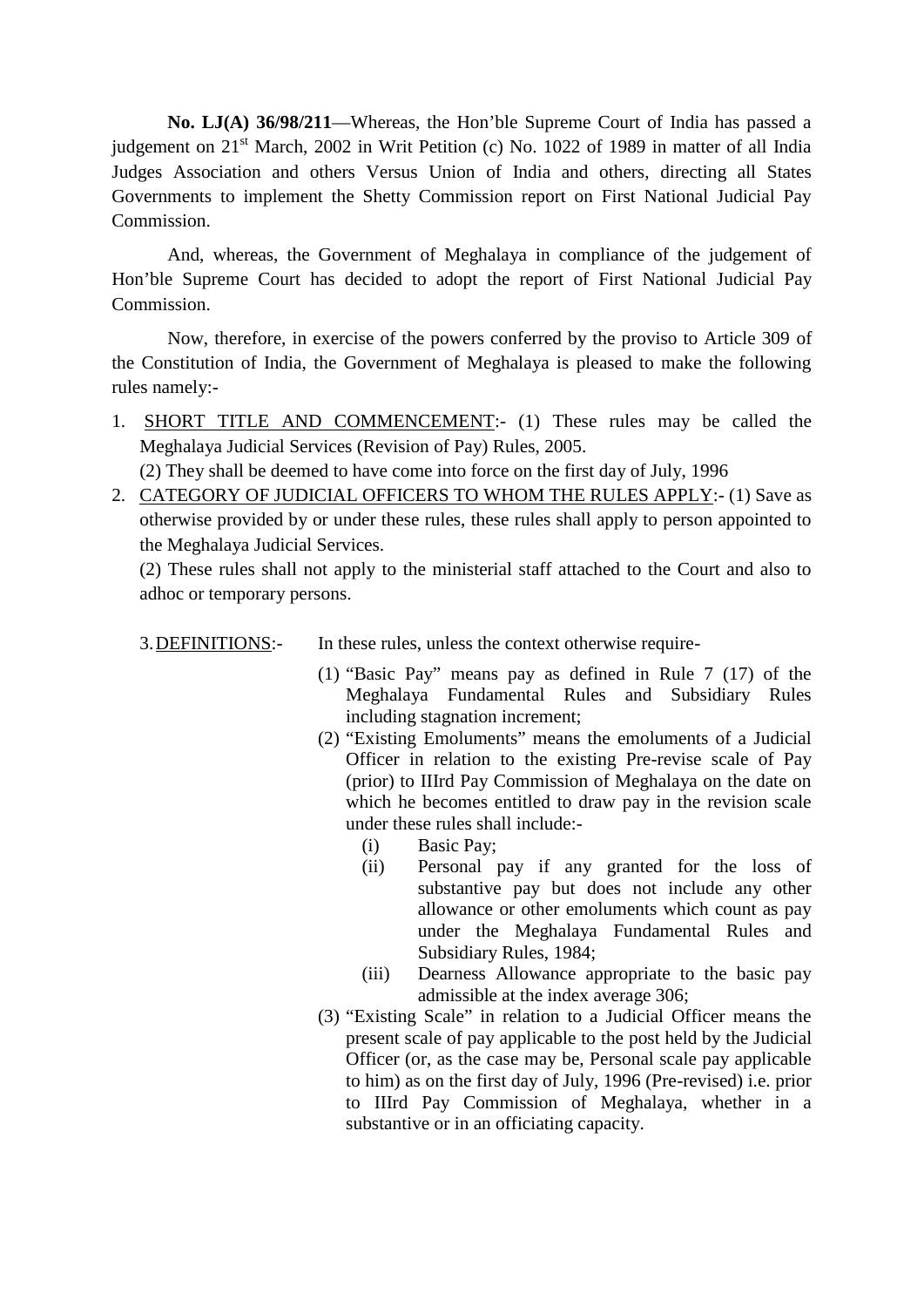- **EXPLANATION:** In case of Judicial Officer who was on the first day of July, 1996<br>on deputation or on leave or on foreign service, and who would on deputation or on leave or on foreign service, and who would have on the aforesaid date officiated in one or more lower posts but for his officiating in a higher post thereto, 'existing scale, includes the scale of pay applicable to the post which he would have held or entitled to but for his being on deputation or on leave or on foreign service or, as the case may be but for his officiating in a higher post; but for firs officiating in a fighter post thereto, existing seate,<br>includes the scale of pay applicable to the post which he would<br>have held or entitled to but for his being on deputation or on leave<br>or on foreign service
	- Subsidiary Rules, 1984 as amended and "F.R" refers to rule thereof;
	- (5) "Personal Pay" means the pay as defined in F.R. 7 (19) and as also intended in F. R. 34;
	- (6) "Present Scale" in relation to any post/grade specified in Subsidiary Rules, 1984 as amended and "F.R" refers to rule<br>thereof;<br>"Personal Pay" means the pay as defined in F.R. 7 (19) and as<br>also intended in F.R. 34;<br>"Present Scale" in relation to any post/grade specified in<br>column against that post/grade in columns 3 and 4 thereof, as the case may be.
	- (7) "Revised emoluments" means the basic pay of a Government employee in the revised scale specified in columns 4 of the schedules and includes the revised special pay, if any, admissible to him, in addition the personal pay, if any; may be.<br>
	"Revised emoluments" means the basic pay of a Government<br>
	employee in the revised scale specified in columns 4 of the<br>
	schedules and includes the revised special pay, if any,<br>
	admissible to him, in addition the pe if any;
	- (8) "Revised Scale" in relation to any post/grade specified in column 2 of the Schedule means the standard scale as the case may be, specified against that post/grade in column 4 and 5 thereof, unless a different revised scale is, notified separately for that post/grade.
	- (9) "Rules" means the Meghalaya Judicial Services (Revision of Pay) Rules, 2005.
	- (10) "Schedule" means schedule appended to these rules.
	- (11) "Standard Scale" means the scale of pay specified as such in the Schedule;
	- (12) "State Government" means the Government of Meghalaya.
- (10) Schedule means schedule appended to these rules.<br>
(11) "Standard Scale" means the scale of pay specified as such in<br>
the Schedule;<br>
(12) "State Government" means the Government of<br>
Meghalaya.<br>
Note:- 1 Words and expre meaning as in the Meghalaya Fundamental Rules and Subsidiary<br>Rule<br>Rules and expressions not defined in those rules shall have same<br>meaning as in the Meghalaya Fundamental Rules and Subsidiary<br>Rule Rule Meghalaya.<br>Note:- 1 Words and expressions not defined in those rules shall have same<br>meaning as in the Meghalaya Fundamental Rules and Subsidiary<br>Rule<br>Note:- 2 Where a female Government employee is concerned, the word<br>"he"
- "he" "his" and "him" used in these rules shall be taken to mean "she" "her" and "her" respectively. 4. Scale of pay of Posts:- The scale of pay of every post/grade specified in column 2 of the Network Scale of pay of Posts:- The scale of pay of every post/grade specified in column 2 of the
- Schedule shall be as specified in columns 4 thereof, with effect from the  $1<sup>st</sup>$  day of July 1996.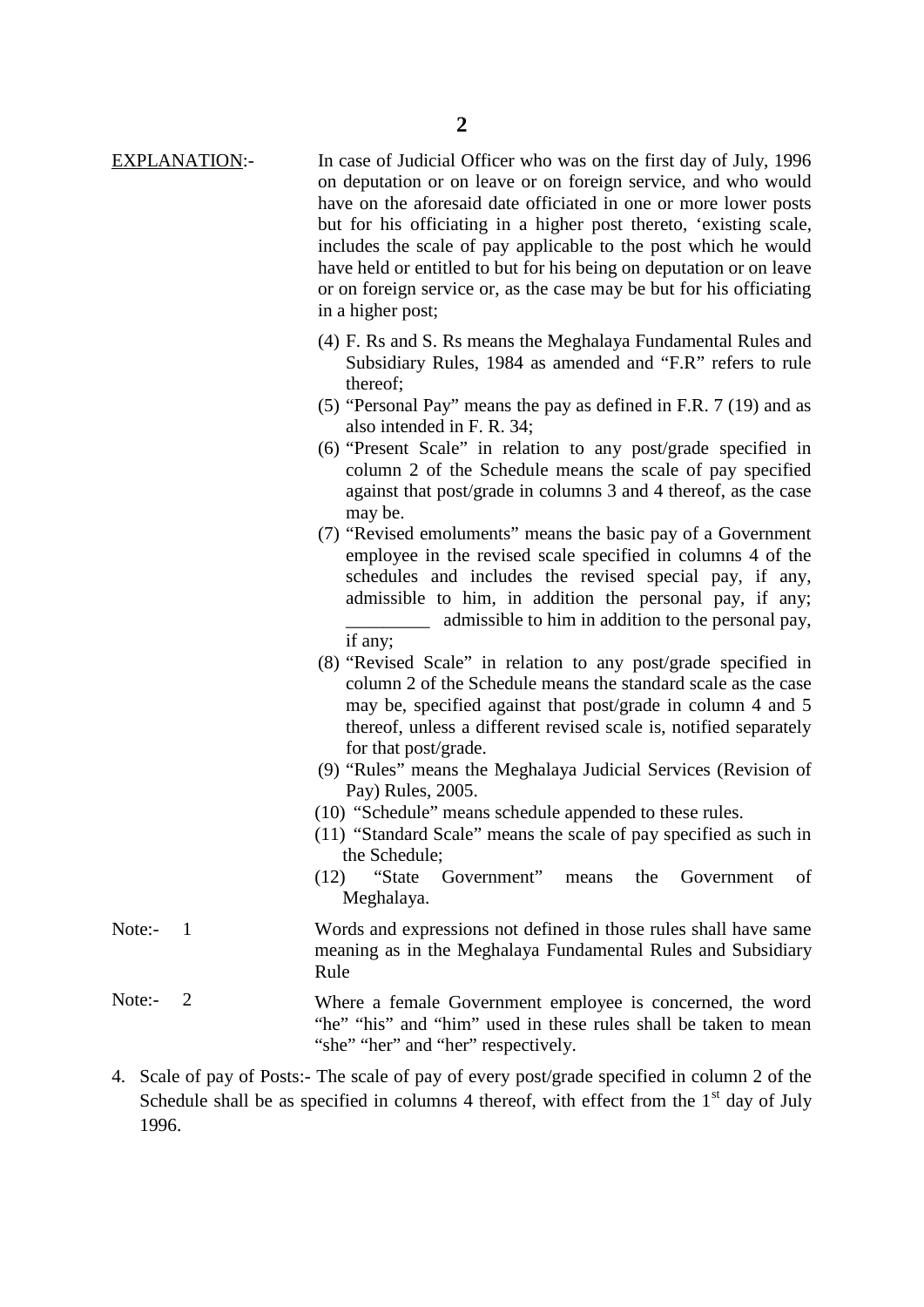5. Drawal of pay in the Revised Scales:- Save a otherwise provided in these rules, a Judicial Officer shall draw pay in the revised scale applicable to the post/grade to which he is appointed.

Provided that a Judicial Officer may elect to continue to draw pay in the existing scale 5. Drawal of pay in the Revised Scales:- Save a otherwise provided in these rules, a Judicial Officer shall draw pay in the revised scale applicable to the post/grade to which he is appointed.<br>Provided that a Judicial Offi existing scale on until he vacates his post or ceases to draw pay in that scale. Provided that a Judicial Officer may elect to continue to draw pay in the existing scale<br>until the date on which he earns his next increment or any subsequent increment in the<br>existing scale on until he vacates his post or

- admissible only in respect of one existing scale. The option to retain the existing scale under provision to this rule shall be admissible only in respect of one existing scale.<br>The aforesaid option shall not be admissible to any person appointed to a post on or after th
- until the date on which he earns his next increment or any subsequent increment in the existing scale on until he vacates his post or ceases to draw pay in that scale.<br>Note 1 The option to retain the existing scale under by transfer or promotion from another post. Person so appointed shall be allowed to draw pay only in the revised scale. Note 2 The aforesaid option shall not be admissible to any person appointed to a post on or after the 1<sup>st</sup> day of July 1996 whether for the first time in Government service, or by transfer or promotion from another post.
- shall in all cases be treated as first appointment in the Government service.
- by transfer or promotion from another post. Person so appointed shall be allowed to<br>draw pay only in the revised scale.<br>Note 3 Re-appointment after a break in service to post on or after the 1<sup>st</sup> day of July 1996<br>shall in Rule to retain the existing scale in respect of a post/grade held by him in an officiating capacity on a regular basis for the purpose of regulation of pay in that scale Fundamental Rule 23 of Fundamental Rule 94 or any other rule or under applicable to that post, his substantive pay shall be the substantive pay which he would have drawn had he retained the existing scale in respect of the permanent post on which he holds a lien or would have held a lien had his lien not been suspended or the pay of the officiating post which has acquired the character of substantive pay in accordance with any order for the time being in force, whichever is higher.
- 6. Exercise of option:- (1) The option under the proviso to Rule 5 shall be exercised in writing in the form appended to these rules so as to reach the Government within 60 (sixty) days from the date of publication of these rules or where an existing scale has been revised by any order made subsequent to that date, within 60 (sixty) days of the date of such order. (sixty) days from the date of publication of these rules or where an existing scale has been<br>revised by any order made subsequent to that date, within 60 (sixty) days of the date of<br>such order.<br>Provided that-<br>(i) In the c

Provided that-

- by any order made subsequent to that date, within 60 (sixty) days of the date of der.<br>
In the case of Judicial officer who is, on the date of the publication of these rules or, date of such order, as the case may be, on de Government within 60 (sixty) days of the date of his taking charge of the post in India and (i) In the case of Judicial officer who is, on the date of the publication of these rules or, date of such order, as the case may be, on deputation or on leave or foreign service, the said option shall be exercised in wri
- option may be exercised within 60 (sixty) days of the date of his return to his duty if that date is later than the date prescribed in this Sub-rule.

(2) The option shall be intimated by the Government employee to the Accountant General (Accounts & Entitlements), Meghalaya, on the basis on which the Pay Slip shall be issued by the said Accountant General (A&E).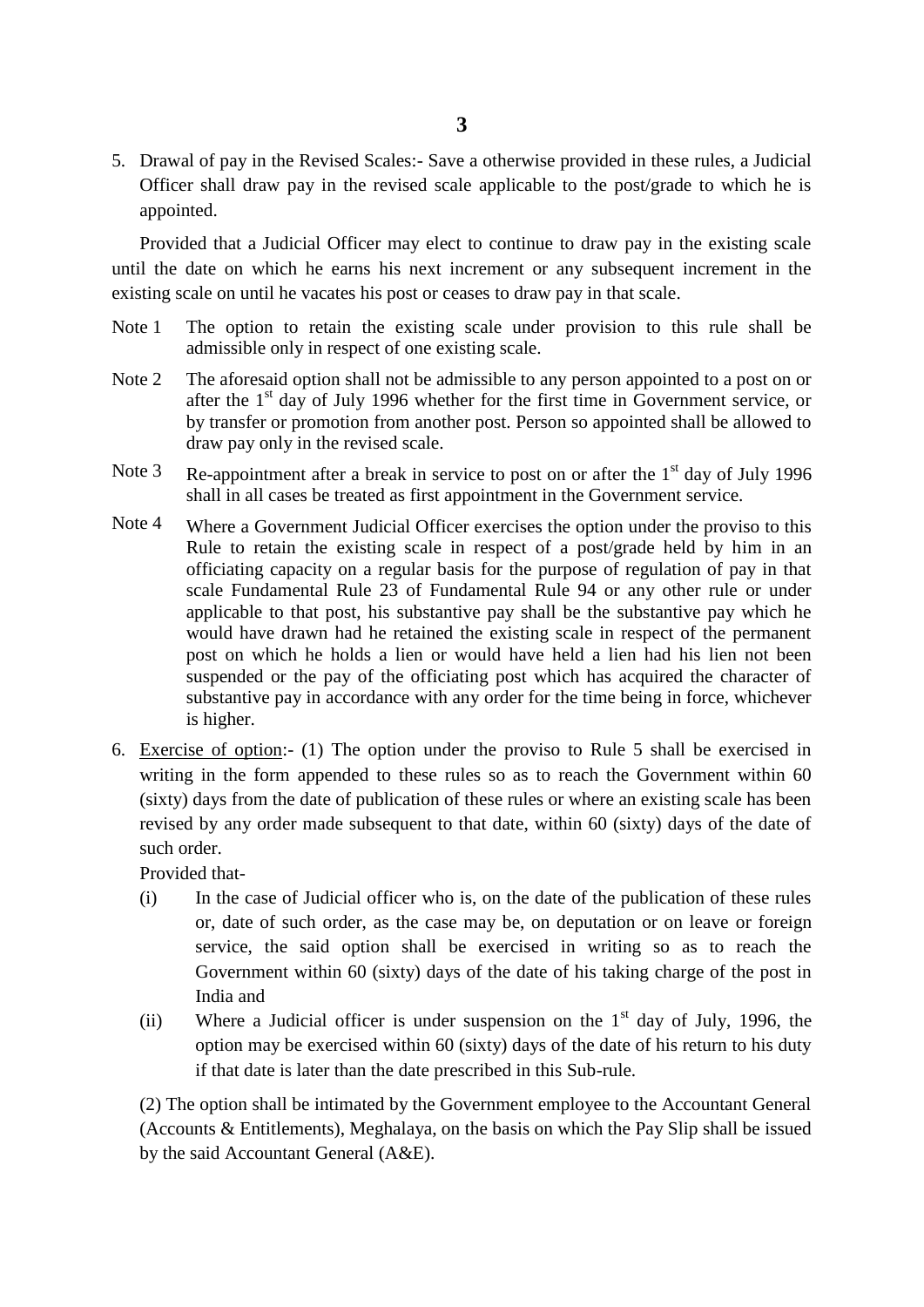(3) If the intimation regarding option is not received the authority specified in Sub-Rule (2) within the time mentioned in Sub-rule (1), the Judicial officer shall be deemed to have (2) whilm the time included in Sub-Tute (1), the statical officer share of electrica to have electred to be governed by the revised scale of pay with effect from the 1<sup>st</sup> day of July, 1996, under these rules.<br>(4) The opt 1996, under these rules.

(4) The option once exercised shall be final.

July, 1996 on account of discharge on the expiry of the sanctioned costs, resignation, dismissal or discharge on disciplinary grounds of retirement of superannuation should also exercise option in writing in the prescribed form and submit to the authority mentioned in Sub-Rule (2) of this rule within 60 (Sixty) days from the date of publication of these rules.

(6) In case of judicial officer who have died on or after  $1<sup>st</sup>$  day of July, 1996 and could not exercise the option within the prescribed time limit shall be deemed to have opted for the revised scales on and from the  $1<sup>st</sup>$  day of July, 1996 or such later date as is most beneficial % of these rules.<br>
(6) In case of judicial officer who have died on or after  $1<sup>st</sup>$  day of July, 1996 and could not<br>
exercise the option within the prescribed time limit shall be deemed to have opted for the<br>
revised action for payment of arrears, if any, shall be taken by the Head of Office/Accountant General (A&E) Meghalaya, as the case may be. revised scales on and from the 1<sup>st</sup> day of July, 1996 or such later date as is most beneficial<br>to their dependents, if the revised scales are more favourable and in such cases, necessary<br>action for payment of arrears, if

elects, or is deemed to have elected under Sub-rule (3) of Rule 6 to be governed by the revised scale on and from the  $1<sup>st</sup>$  day of July, 1996, shall unless the Governor of Meghalaya by special order otherwise directs, he fixed separately in respect of his substantive pay in the permanent post on which he holds a lien or would held a lien if it had not been suspended, and in respect of his pay in the officiating post held by him.

In all such cases, the fixation of initial pay shall be done in the following manner, namely:-

- Substantive pay in the permanent post on which he holds a helf of would held a helf h h<br>had not been suspended, and in respect of his pay in the officiating post held by him.<br>In all such cases, the fixation of initial pay Pay Commission Revision of Meghalaya) shall be added to the existing emoluments of the Judicial Officer; (a) An amount representing 15 percent of the basic pay in the existing scale (Pre-Third Pay Commission Revision of Meghalaya) shall be added to the existing emoluments of the Judicial Officer;<br>(b) After the existing emolum
- have been so increased, the pay shall thereafter be fixed in the revised scale at the stage next above the amount thus compute; (b) The minimum of the revised scale is more the amount so arrived at, the pay shall be fixed in the revised scale at the stage next above the amount thus compute;<br>Provided that:-<br>(a) If the minimum of the revised scale i

Provided that:-

- fixed at the minimum of the revised scale is more than the minimum of the revised scale is more than fixed at the minimum of the revised scale;<br>If the amount so arrived at is more than the r
- Frovided that:-<br>(a) If the minimum of the revised scale is more the amount so arrived at, the pay shall be<br>fixed at the minimum of the revised scale;<br>(b) If the amount so arrived at is more than the maximum of the revised shall be fixed at the maximum of that scale. 1. (b) If the amount so arrived at is more than the maximum of the revised scale, the pay shall be fixed at the maximum of that scale.<br>
1. (2) :- "Subject to the provisions of Rule 5, if the pay of a Judicial Officer as fi (b) If the amount so arrived at is more than the maximum of the revised scale, the pay
- former shall be fixed at the stage next above the substantive pay".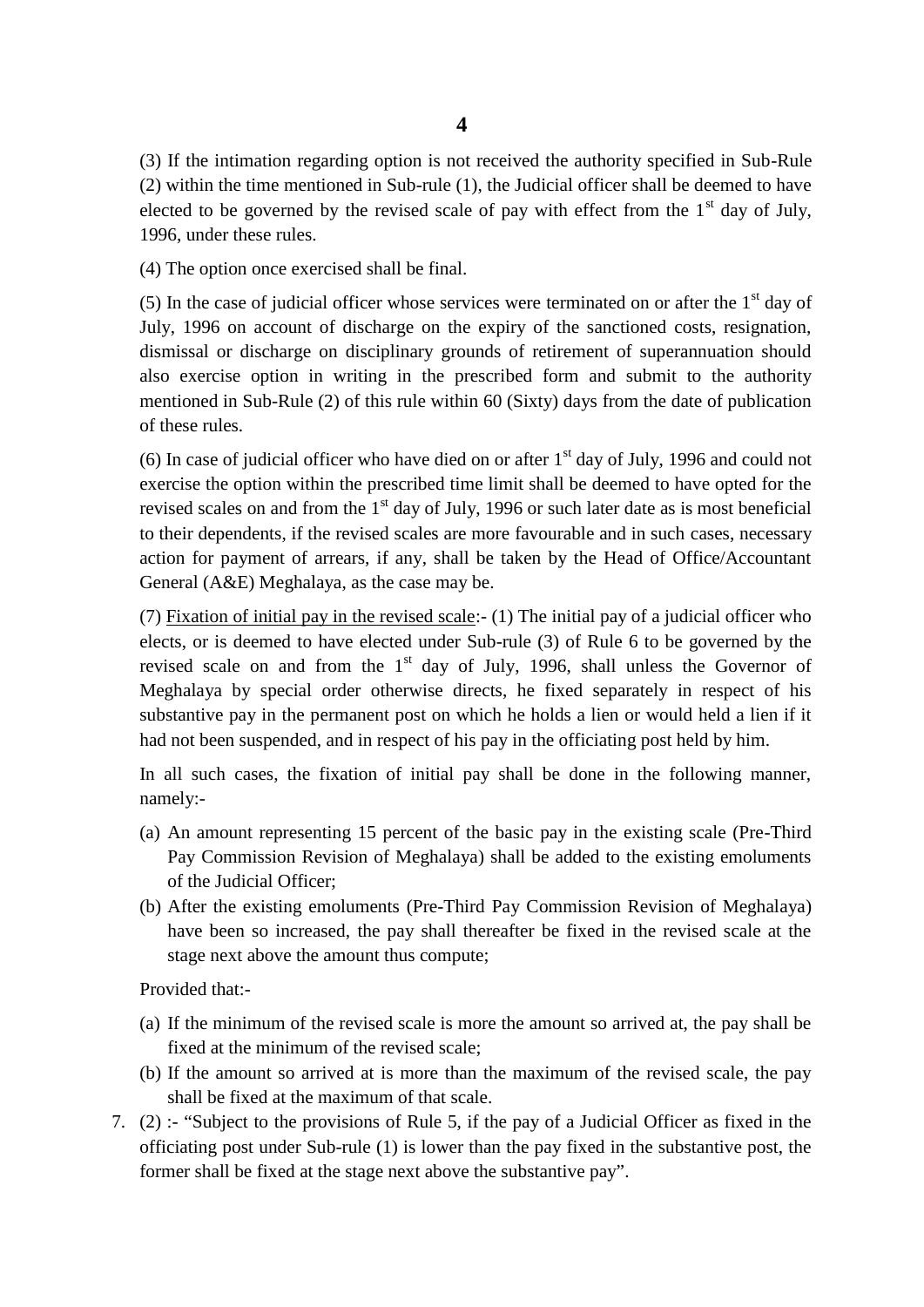- Note 1:- Where the increment of a Judicial Officer falls on the  $1<sup>st</sup>$  day of July, 1996, he shall have the option to draw the increment either in the existing scale or the revised scale. In case where a Judicial Officer opts to draw the increments in the existing scale of the aforesaid date, the pay so fixed shall be treated as the basic pay for the purpose of fixation of initial pay in the revised scale.
- Note 2:- Where the existing emoluments as calculated in accordance with Sub-rule  $(1)$ exceed the revised emoluments of the Judicial Officer, the difference shall be allowed as personal pay to be merged in future increments in pay.
- Note  $3$ :- In the case of a Judicial Officer who is on leave on the date of his being entitled to draw pay in the revised scale, his present emoluments shall be taken to be the emoluments which would have been admissible to him but for his proceeding on leave, and he shall be entitled to pay in the revised scale of pay from the date he joins his duty.
- Note  $4$ :- The fixation of initial pay in the revised scale shall be made in the form appended to these rule.
- Note 4:- The fixation of initial pay in the revised scale shall be made in the form appended<br>to these rule.<br>8. Case of Judicial Officer under suspension:- A Judicial officer who is under suspension on<br>the 1<sup>st</sup> day of Jul the  $1<sup>st</sup>$  day of July, 1996, shall continue to draw his subsistence allowance in the existing scale and if he is later reinstated in service, fixation of his pay in the revised scale shall be regulated as follows:- Case of Judicial Officer under suspension:- A Judicial officer who is under suspension on<br>the 1<sup>st</sup> day of July, 1996, shall continue to draw his subsistence allowance in the existing<br>scale and if he is later reinstated i
	- the existing emoluments shall be those which he would have been entitled to on the relevant date but for his being under suspension. The period of suspension is treated as period spent on duty,<br>
	the existing emoluments shall be those which he would have been entitled to on the<br>
	relevant date but for his being under suspension.<br>
	(b) If the period of susp
	- were on leave; If the period of suspension is treated as period spent on leave, existing emoluments shall be those which would have been admissible to him on the relevant date if he were on leave;<br>If the period of suspension is treated a
	- (c) If the period of suspension is treated as "dies non" the existing emoluments shall be suspension;

Provided that where the period treated as "dies non" is allowed to be counted for the purpose of national increments such increments shall be taken into account while computing the existing emoluments as an the relevant date.

9. Date of next increment in the revised scale:- The next increment of Judicial Officer whose may has been fixed in the revised scale in accordance with Rule 7 shall be granted on the date he would have drawn his increment has he continued in the existing scale:

Provided that in the case of a Judicial Officer who had been drawing maximum of the existing scale for more than one year as on the  $1<sup>st</sup>$  day of July, 1996, the next increment in the revised scale shall be allowed on the  $1<sup>st</sup>$  day of July, 1996.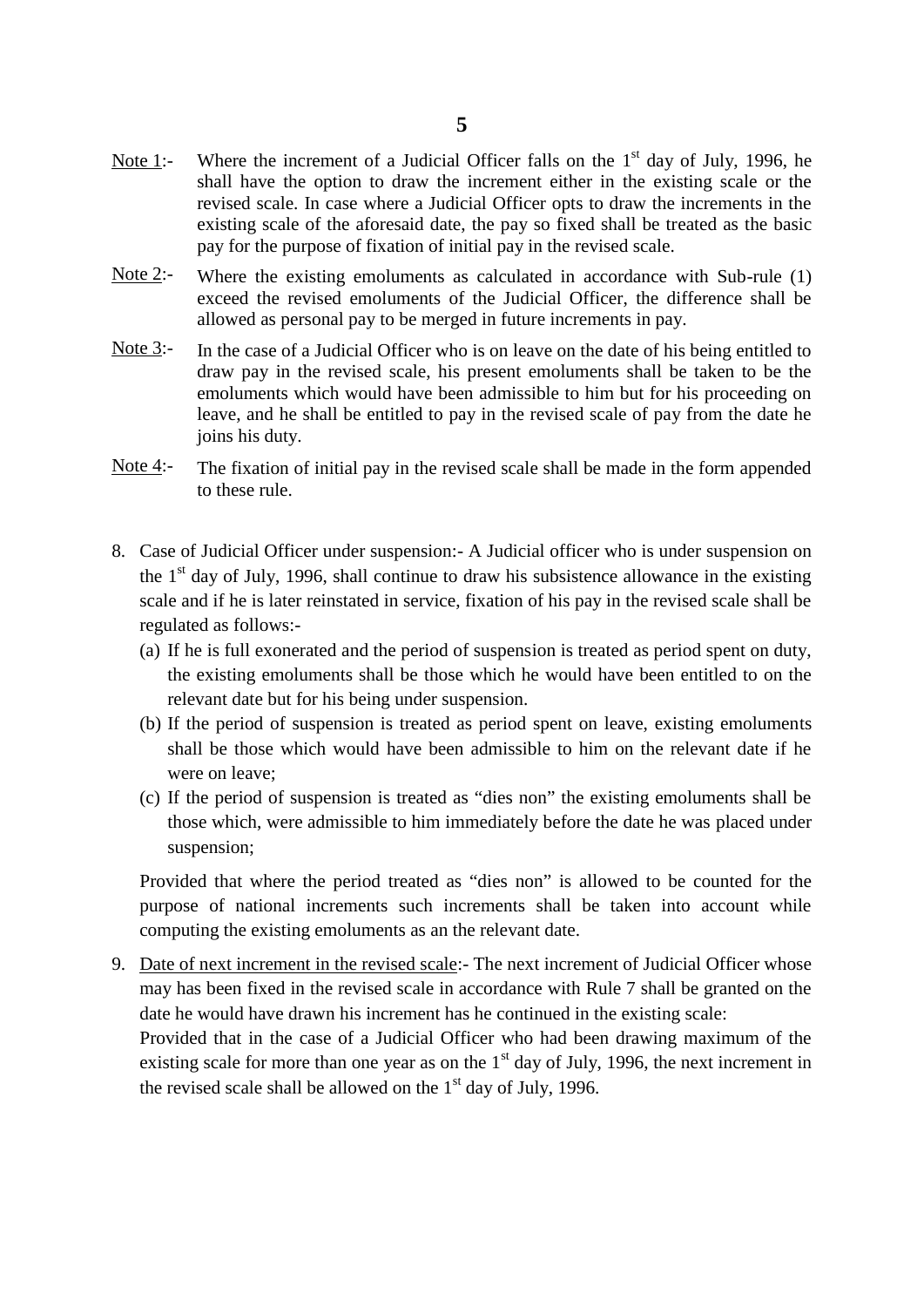10. Fixation of pay in the revised scale subsequent to the  $1<sup>st</sup>$  day of July, 1996:- (1) Where a Judicial Officer continue to draw his pay in the existing scale and is brought over to the Judicial Officer continue to draw his pay in the existing scale and is brought over to the revised scale from a date later than the  $1<sup>st</sup>$  day of July, 1996, his pay from the later date in **6**<br>Fixation of pay in the revised scale subsequent to the 1<sup>st</sup> day of July, 1996:- (1) Where a<br>Judicial Officer continue to draw his pay in the existing scale and is brought over to the<br>revised scale from a date later t read with the provisions contained in Sub-rule (3) of Rule 3, as the case may be, except that the basic pay to be taken into account for calculation of the those emoluments shall be the basic pay on the later date aforesaid. the revised scale shall be fixed in accordance with the provisions of Sub-rule (1) of Rule 7 read with the provisions contained in Sub-rule (3) of Rule 3, as the case may be, except that the basic pay to be taken into acc

should continue to draw, until the expiry of the period for which the option remains operatives or until he vacates the post held by him or ceases to draw pay in the existing scale, whichever is earlier, the pay in the existing scale, special pay/personal pay, if any, dearness allowance appropriate to the pay of the existing scale and at the rates last drawn by him in the existing scale. He will also continued to draw the Hill Compensatory Allowance, House Rent Allowance, Medical Allowance, Winter Allowance and such other departmental allowances of the compensatory nature at the existing rates or any enhanced rate or rates if at the time of option to retain the existing scale of pay, any or all of these allowances are admissible to him under the Meghalaya Rules. D.A. at Govt. of Meghalaya, rates met alise as on  $1<sup>st</sup>$  July, 1996 shall be applicable.

- 11. Fixation of pay on re-appointment after the  $1<sup>st</sup>$  day of July, 196 to a post held prior to that date:- A Judicial Officer employee who had officiated in a post prior to the  $1<sup>st</sup>$  July, 1996 enhanced rate or rates if at the time of option to retain the existing scale of pay, any or all<br>of these allowances are admissible to him under the Meghalaya Rules. D.A. at Govt. of<br>Meghalaya, rates met alise as on 1<sup>st</sup> draws pay in the revised scale of pay shall be allowed the benefit or the proviso to F.R.23 to the extent it would have been admissible had he been holding that post on the  $1<sup>st</sup>$  day of July, 1996 and had elected the revised scale of pay on and from that date. draws pay in the revised scale of pay shall be allowed the benefit or the proviso to F.R.23 to the extent it would have been admissible had he been holding that post on the 1<sup>st</sup> day of July, 1996 and had elected the revis
- to the extent it would have been admissible had he been holding that post on the 1<sup>st</sup> day of July, 1996 and had elected the revised scale of pay on and from that date.<br><u>Mode of payment of arrears of pay</u>:- Notwithstanding percent in cash and the balance thereof to the credit of the General Provident Fund accounts for such period as the State Govt. may be decided.
	- (i) "arrear of pay and allowances" in relation to a Judicial Officer means the difference between (A) and (B) below, and these are:
		- (A)The aggregate of the pay and allowances to which he is entitled on account of the revision of pay and allowances under these rules, for the relevant period; and, difference between (A) and (B) below, and these are:<br>
		(A) The aggregate of the pay and allowances to which he is entitled on account of<br>
		the revision of pay and allowances under these rules, for the relevant period;<br>
		and,<br>
	- (Pre-IIIrd Meghalaya Pay Revision, whether such pay and allowances had been received or not) for that period has his pay and allowances not been so revised; (B) The aggregate of the pay and allowances to which he would have been entitled<br>
	(Pre-IIIrd Meghalaya Pay Revision, whether such pay and allowances had<br>
	been received or not) for that period has his pay and allowances not
	- percent, the basic pay, special pay and dearness allowance as admissible for relevant period shall be taken into account; and,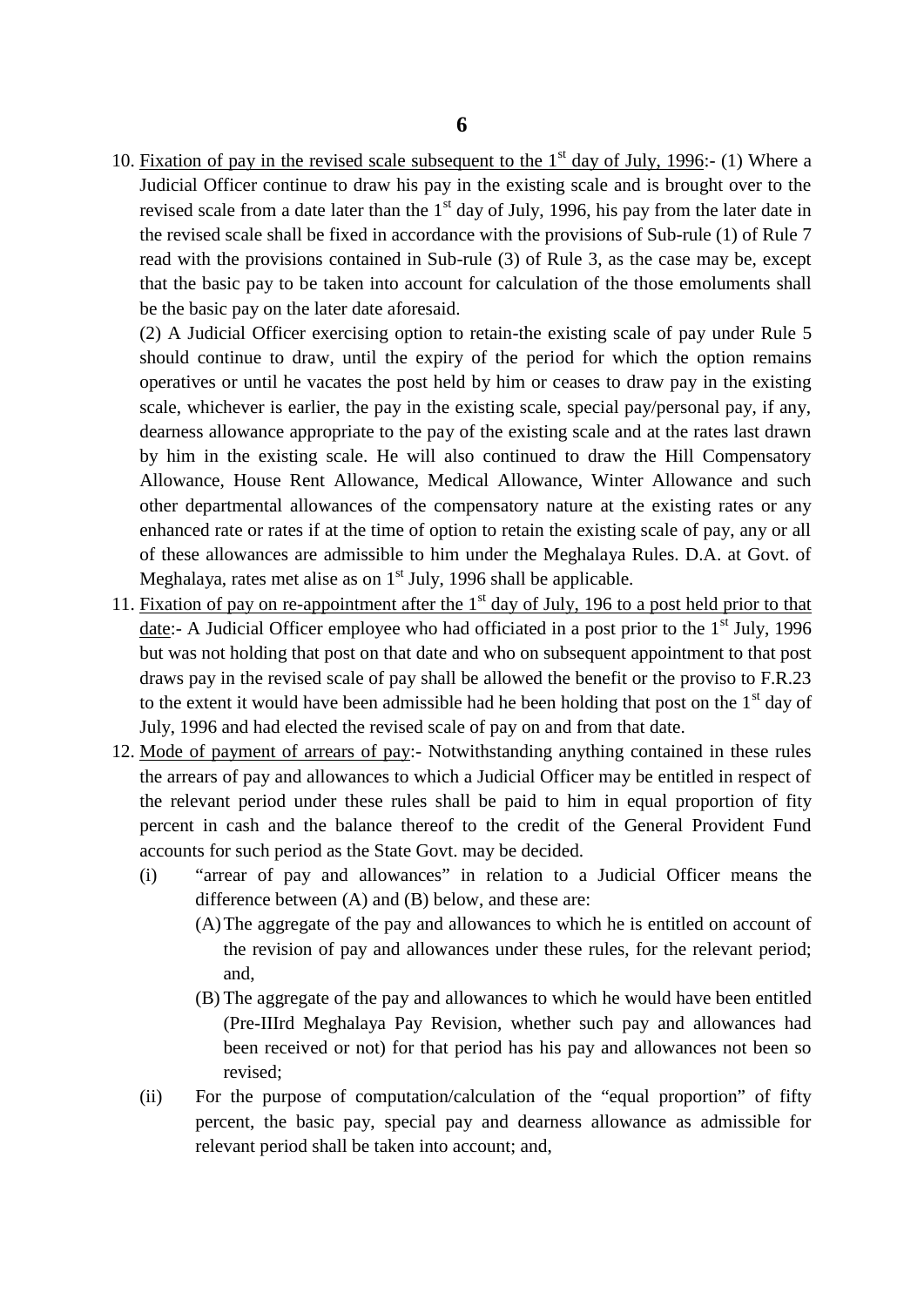(iii) "relevant period" means the period commencing on and from  $1<sup>st</sup>$  day of July, 1996 and ending with the  $31<sup>st</sup>$  day of July, 1997.

(iii) "relevant period" means the period commencing on and from  $1<sup>st</sup>$  day of July, 1996<br>and ending with the 31<sup>st</sup> day of July, 1997.<br>Explanation 2:- In the cases of the persons who have since retired from service or arrears of pay and allowances shall be paid in cash.

- Explanation 2:- In the cases of the persons who have since retired from service or died the<br>arrears of pay and allowances shall be paid in cash.<br>13. <u>Over riding effect of Rules</u>:- To the extent they are in consistent wit provisions of the F. Rs. and S. Rs. the Meghalaya Judicial services (Revision of Pay) Rules, 2002 shall not save as otherwise provided in these rules, apply to cases where fixation of pay is regulated under these rules. 13. <u>Over riding effect of Rules</u>:- To the extent they are in consistent with these rules, the provisions of the F. Rs. and S. Rs. the Meghalaya Judicial services (Revision of Pay) Rules, 2002 shall not save as otherwise p 15. Provision for option to the Pay scale of Meghalaya:- (1) Notwithstanding anything<br>15. Provision for option to the Pay scale of Meghalaya:- (1) Notwithstanding anything<br>15. Provision for option to the Pay scale of Megha
- for change/alteration, shall be 58 years.
- contained in the rule, Judicial Officers may opt the Meghalaya Pay Scale as recommended by the Meghalaya Third Pay Commission. (2) If any Judicial officers and option of the Pay scale of Meghalaya:- (1) Notwithstanding anything<br>contained in the rule, Judicial Officers may opt the Meghalaya Pay Scale as<br>recommended by the Meghalaya Third Pay Commis

Provision for option to the Pay scale of Meghalaya:- (1) Notwithstanding anything contained in the rule, Judicial Officers may opt the Meghalaya Pay Scale as recommended by the Meghalaya Third Pay Commission.<br>(2) If any Ju his pay shall be adjusted from his arrears/emoluments etc. to the extent that he has drawn pay under the pay scale recommended by the Meghalaya Third pay Commission. 16. (2) If any Judicial Officer who opts to pay scale under these rules, but already drawing pay scales under the Meghalaya Pay Scales recommended by the Third Pay Commission his pay shall be adjusted from his arrears/emo

 $(PR)$ -98/97/15, dated  $1<sup>st</sup>$  December, 1997 is hereby superseded as far as these Officers covered by these rules are concerned. pay under the pay scale recommended by the Meghalaya Third pay Commission.<br>
Supersession and savings:- (1) The Government Office Memorandum Vide-Memo No. F<br>
(PR)-98/97/15, dated 1<sup>st</sup> December, 1997 is hereby superseded as

have been done or taken under the said Officer Memorandum shall so far as it is not inconsistent with these rules as deemed to have been done or taken under the corresponding provisions of these rules and if any Judicial Officer has opted the Meghalaya 3<sup>rd</sup> Revision of Pay, his pay and other allowances should be adjusted with these rules. inconsistent with these rules as deemed to have been done or taken under the corresponding provisions of these rules and if any Judicial Officer has opted the Meghalaya 3<sup>rd</sup> Revision of Pay, his pay and other allowances s corresponding provisions of these rules and if any Judicial Officer has opted the Meghalaya  $3^{rd}$  Revision of Pay, his pay and other allowances should be adjusted with these rules.<br><u>Power to relax</u>:- Where the Governor o

- order dispense with or relax the requirements of that rule to such extent and subject to such conditions as he may consider necessary for dealing with the case in a just and equitable manner. The provisions of these rules causes hardship in any particular case, he may, by order dispense with or relax the requirements of that rule to such extent and subject to such conditions as he may consider necessary for dea order dispense with or relax the requirements of that rule to such extent and subject to such conditions as he may consider necessary for dealing with the case in a just and equitable manner.<br>Interpretation:- If any questi
- decision in consultation with Finance Department.